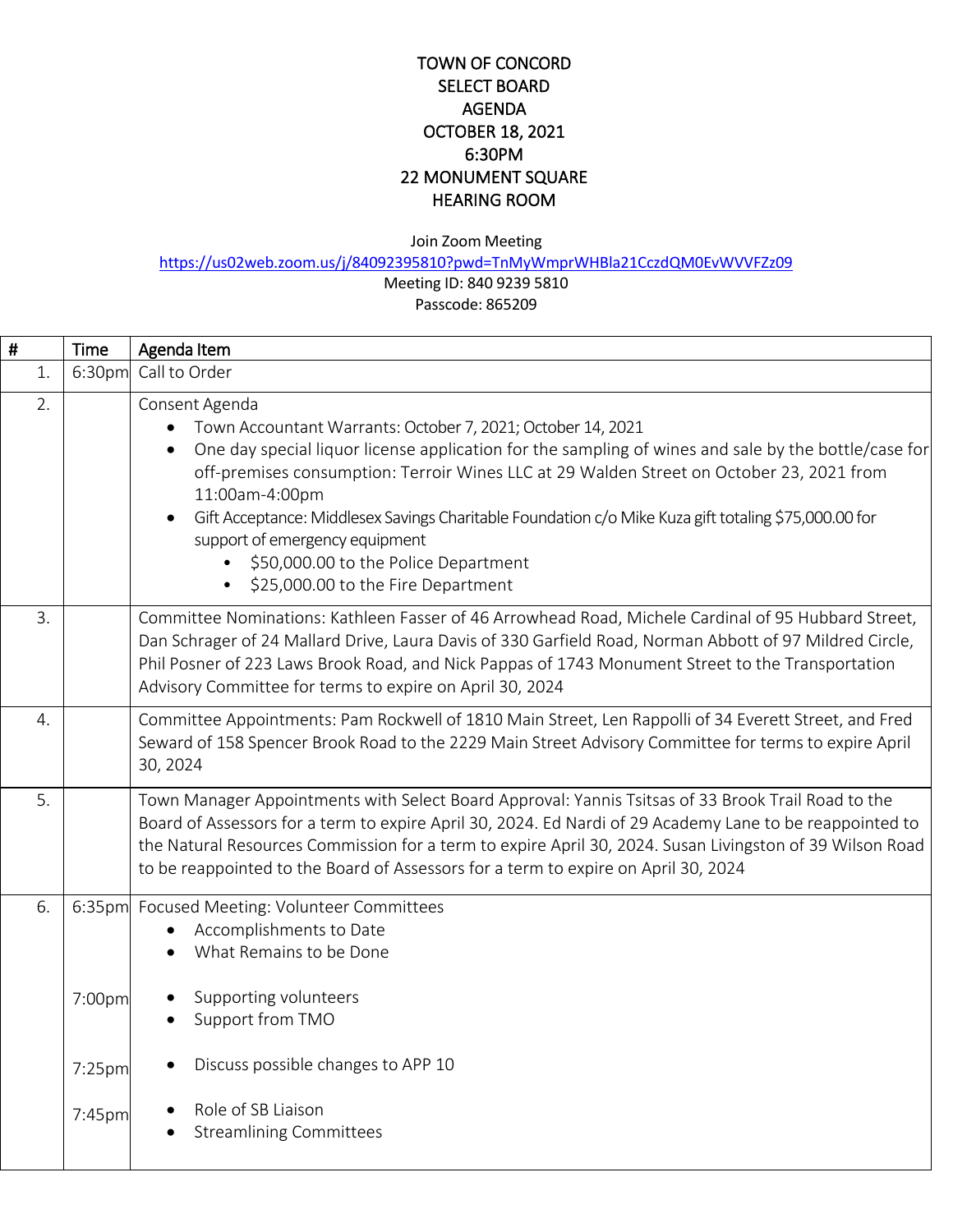|  | 7. 8:15pm Adjourn to Executive Session: Pursuant to Massachusetts General Laws Chapter 30A, Section 21(a)(2), |  |
|--|---------------------------------------------------------------------------------------------------------------|--|
|  | to conduct a strategy session in preparation for contract negotiations with non-union personnel (Town         |  |
|  | Manager)                                                                                                      |  |

Note: All times are approximate and subject to change.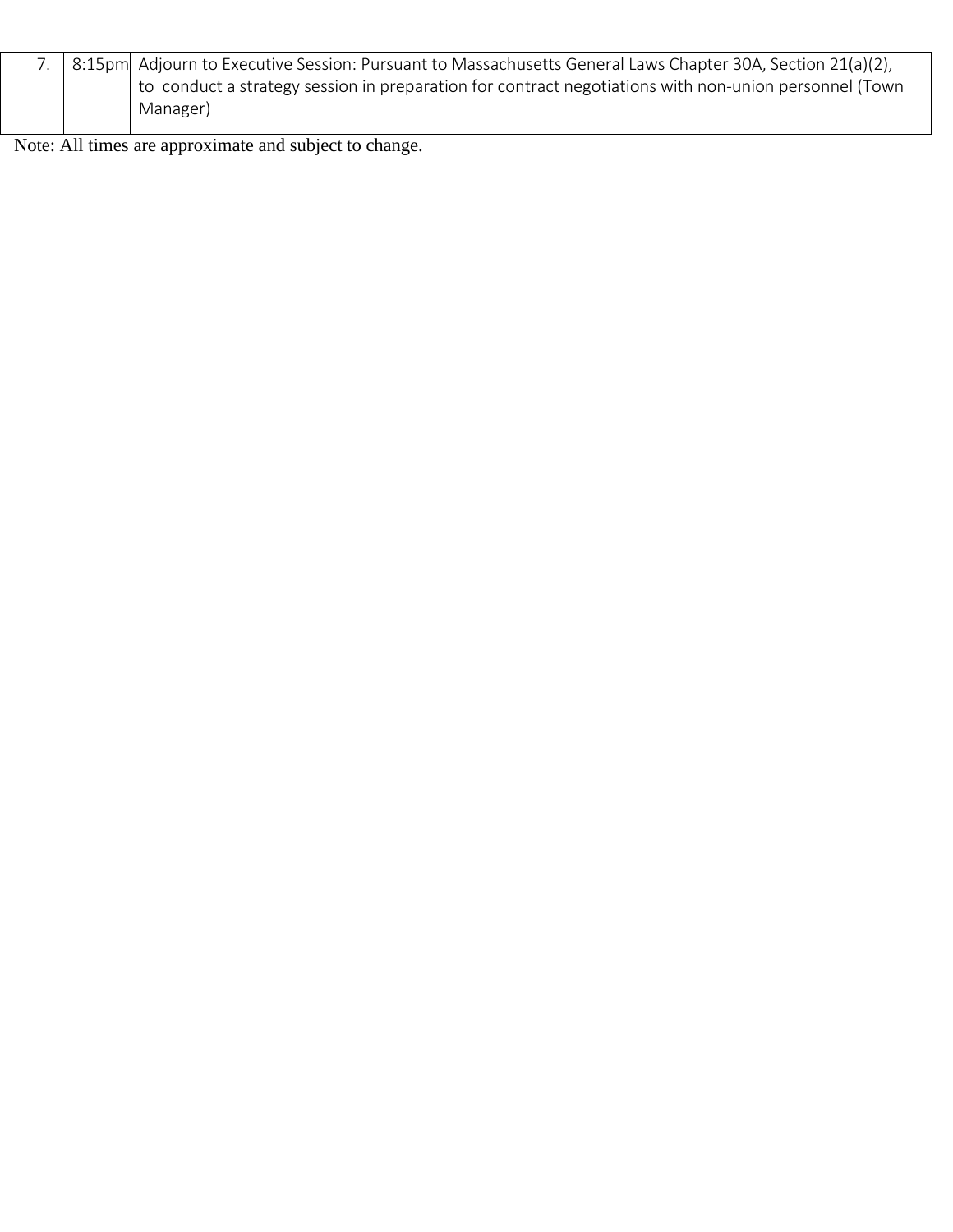# October 18 Focused Select Board Meeting

## Topic: Volunteer Committees

### **The 2021 Select Board Goals, in the Governance Section, include these items:**

5.Provide guidance and resources for all Town volunteers serving on boards and committees to improve consistency and efficiency of public meetings and hearings. Restart annual training session for board/committee members on OML, ethics, and meeting management.

8. Recruit new committee volunteers that reflect all segments of Concord's citizenry; revisit the Green Card assignment and appointment process as needed. Implement the committee volunteer process drafted in 2021. Ensure that all volunteers are acknowledged for their willingness to serve.

9. Review/revise current committee structure; consider consolidation or elimination of existing committees and review APP10.

#### **Potential Issues to be Discussed:**

- 1. What did we accomplish last year and what remains to be done? (20 mins) Volunteer cards-not Green Cards
- 2. Supporting volunteers (10 mins)

a. Restart annual training session for board/committee members on OML, ethics, and meeting management.

b. Improve acknowledgement for applicants (Who? How?)

c. Recognition of Volunteers – Restart annual gathering to hand out certificates of appreciation for volunteers completing their service on our boards/committees d. Recruit new committee volunteers that reflect all segments of Concord's citizenry e. microsite?

### 3. Support from TMO (10 mins)

- a. Provide quarterly reports to Appointing Officials of all current applicants and by request as needs come up throughout the year.
- b. Provide quarterly reports, and by request as needs come up throughout the year, to Appointing Officials listing all the current members on each Town board and committee, with the end date of the present term being served, and if eligible for reappointment.
- c. Provide a web page, updated quarterly, showing all the volunteers on each Town board and committee, with the end date of the present term being served.
- d. Work with vendor or IT to improve the acknowledgement for applicants (per 2b above)
- e. List committee vacancies on every regular SB meeting agenda? Or announce at every mtg?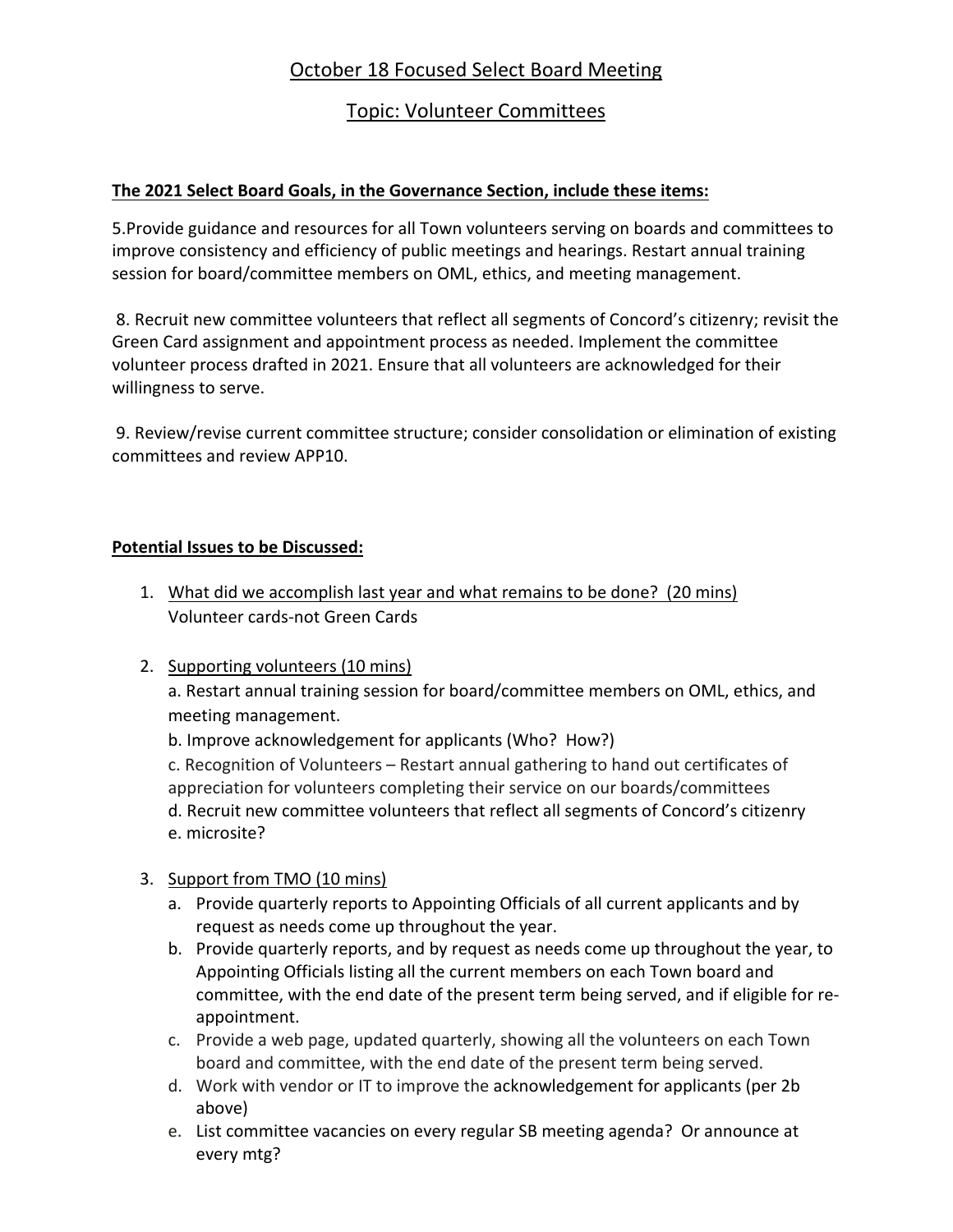- 4. Discuss potential changes to APP 10 (20 mins)
	- a. Discuss revising APP 10 so a volunteer can serve on 2 committees
	- b. Discuss revising APP 10 to allow for more than 2 terms for some/all committees

#### 5. Role of the SB Liaison (10 mins)

a. Not main job of SB, discouraging SB candidates (Main job is to set town-wide policy and give guidance to TM)

b. Liaison's main jobs: keep an eye on things, be a resource for Committee's questions, help fill vacancies, encourage non-selected candidates to apply for another committee, startup for new committees. (Anything else?)

c. Must liaison go to every mtg? Can touch base w Comm Chair and/or read the minutes

d. Develop liaison handbook?

### 6. Streamlining or Consolidating Committees (20 mins)

- a. What do other towns do?
- b. Set up a streamlined chart based on mission/goals
- c. Recommendations from SMT

 d. Consider creating 1 Task Force to review the Charter and charge of every committee and to recommend to the SB any opportunities for streamlining / consolidation

e. Possible warrant article resolution to rec SB decrease # committees from 65 to 50?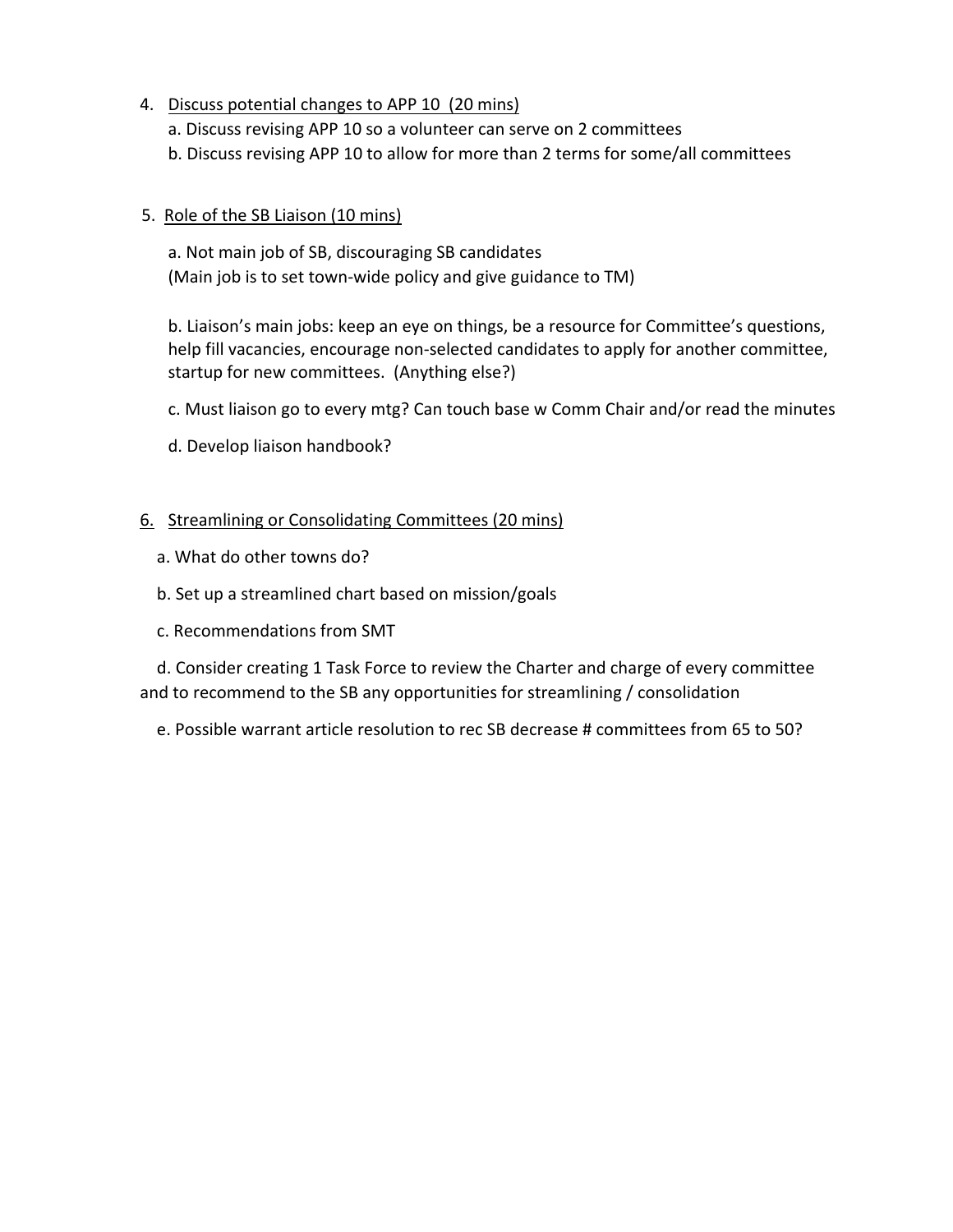| Adopted:             | 2/27/79              |
|----------------------|----------------------|
| REVISED:             | 1/12/98              |
| REVISED:             | 6/18/12              |
| REVISED:<br>REVISED: | 10/21/19<br>11/18/19 |
| REVISED:             | 4/9/20               |

# Town of Concord APP #10

#### Town Board, Committee, and Task Force Appointment Policy

The Select Board and Town Manager have jointly adopted this policy concerning the appointment of members to Town boards, committees, and task forces. Please refer to this policy when considering or suggesting an individual for appointment to a Town board, committee, or task force.

Distribution: All Department Heads All Committee, Board and Task Force Chairs Town Clerk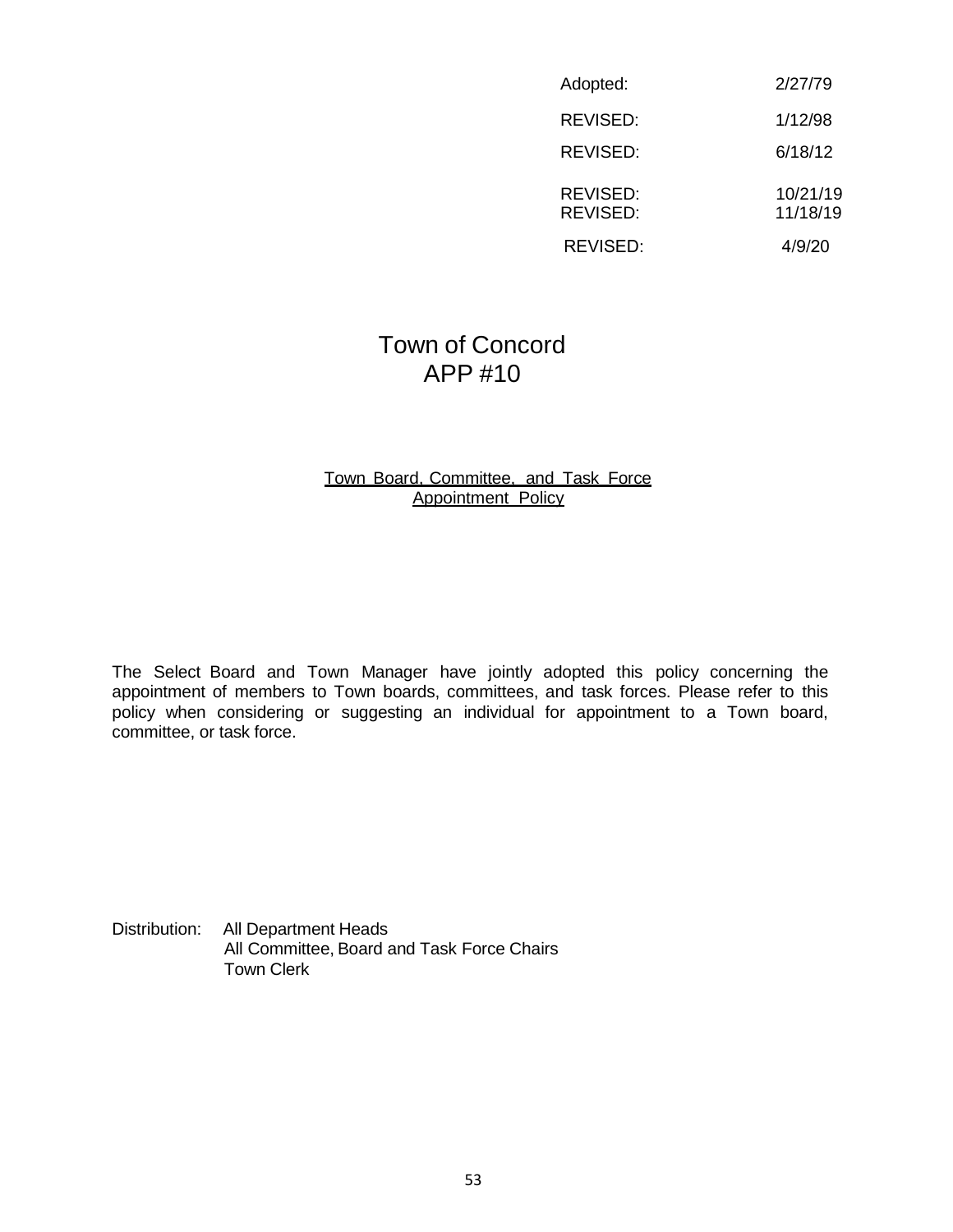### **I. General**

This policy has been jointly adopted by the Select Board and Town Manager, and is intended to cover all committees, boards, commissions and task forces (each, a "Committee") appointed by the Town Manager and Select Board (each, an "Appointing Authority"). This policy does not apply to Town employees.

#### **II. Powers and Duties**

Effective local government requires that all Committees respect the duties and responsibilities of other Committees and coordinate their activities to the greatest extent possible. It is in the overall best interest of the Town that each Committee carries out its responsibilities in a consistent and professional manner that is in harmony with the general policies promulgated by the Select Board.

The powers and duties of some Committees appointed by the Select Board or Town Manager are governed by State statute. These include: the Board of Appeals, Planning Board, Historic District Commission, Board of Health, Natural Resources Commission, and others. Once appointed by the Select Board or Town Manager, these Committees operate with a high degree of autonomy. However, it is in the best interests of the Town that these Committees be guided by the general policies promulgated by the Select Board to the extent possible.

Other Committees appointed by the Select Board or Town Manager serve as, among other things, advisors to the Select Board or Town Manager in the performance of their respective duties to the public. These Committees have the powers and duties delegated to them in their specific charges. Committees may be called upon to represent the Town in dealing with other local, regional, or State agencies to the extent requested by their Appointing Authority. When doing so, they shall take positions on all issues consistent with the views of the Select Board and Town Manager, and they shall keep their Appointing Authority fully informed concerning their activities.

### **III. Officers of Committees, Boards, and Task Forces**

Each Committee shall annually elect from among its members a Chair and a Clerk. Certain Committees may also find it desirable to elect a Vice-Chair who may act in the absence of the Chair. In the case of new Committees, or Committees that have become inactive, the Appointing Authority may appoint a chair pro-tem to serve until the Committee itself elects a Chair for the balance of the current year.

Except in unusual circumstances, the chairmanship and the clerkship should rotate yearly amongst the Committee membership.

### **IV. Open Meeting Law and Minutes**

All Committees shall operate in accordance with the Open Meeting Law (MGL Ch. 39, sect. 23ac) and shall keep minutes of their proceedings. Each Committee shall establish its own procedures for approval and submission of minutes to the Town House on a timely basis. Committees are strongly urged to prepare, review and approve minutes as expeditiously as possible in order to maximize the public's access to information concerning Committee activity. In most instances, Committee minutes should be reviewed and approved within six weeks of the original meeting date. All Committees shall submit electronically a copy of approved minutes to the Town Clerk and to the Select Board immediately upon approval.

Committees are reminded that "draft" copies of the Committee's minutes are considered a public record and must be made available to the public upon request, even when the Committee has not yet had the opportunity to review and adopt the minutes.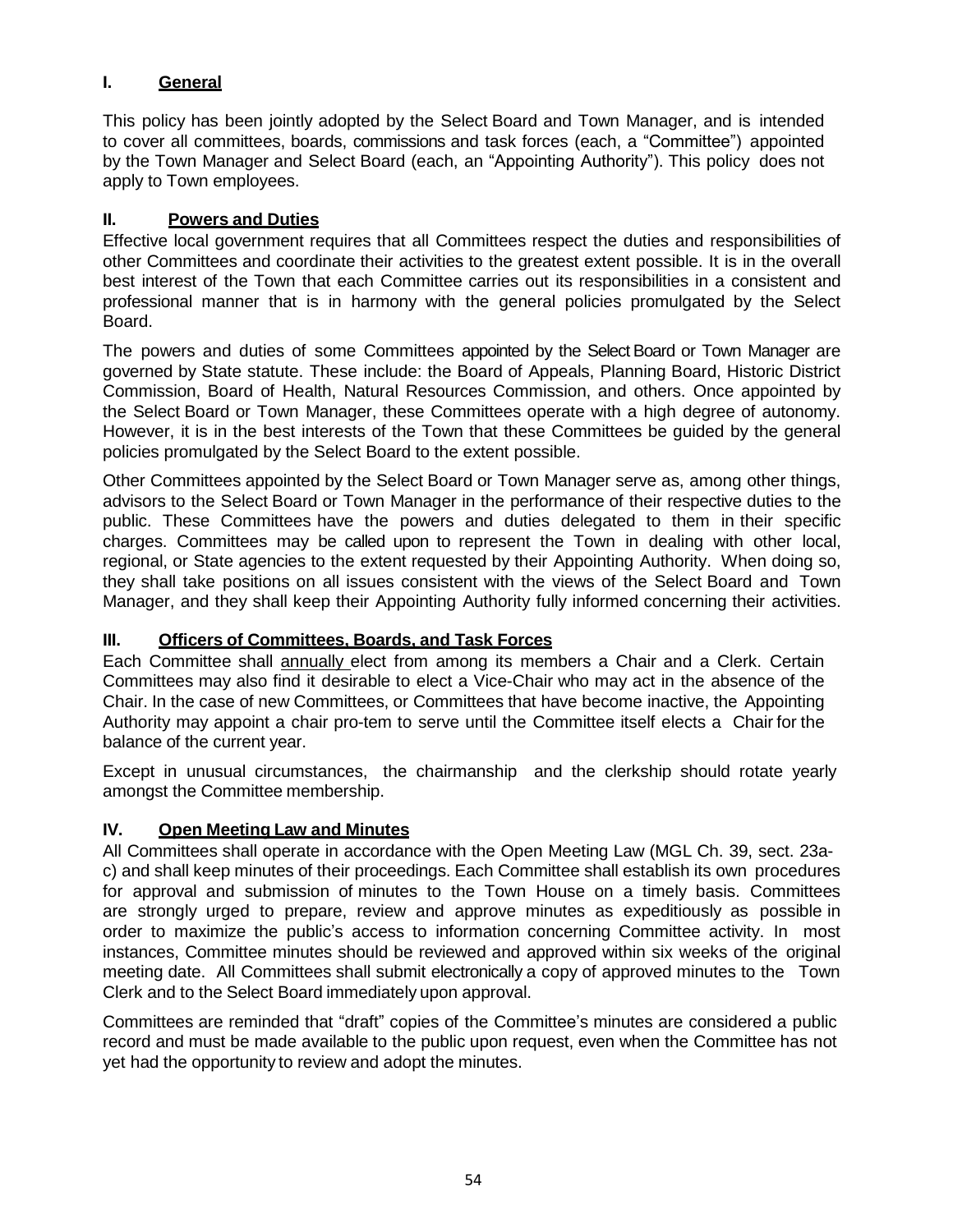Upon the dissolution of any Committee, either by action of the Appointing Authority, or pursuant to an expiration date provided in the Committee's charge, all records, documents, correspondence and files concerning the Committee's work shall be promptly turned over to the Town Clerk for appropriate filing and archival storage.

### **V. Participation in Town Government**

Effective Town government requires active and informed citizen participation. The work of every Committee is inter-dependent with that of others. To foster informed decision making in the Town, the Select Board and Town Manager believe it appropriate that every Committee have as full representation of its membership as possible at the following regular governmental functions:

- Town government Coordination Meetings (September & December)
- Finance Committee budget hearings
- Planning Board hearings on Town Meeting warrant articles
- Select Board's hearings on Town Meeting warrant articles
- Town Meeting

The objective is not to enforce uniformity or adherence to a majority view, but to assure understanding of all issues relating to the work of the Committee on which an individual serves and an understanding of Town government in general. Broad participation is essential to maintain an open Town Meeting and to avoid domination by those having only a limited range of knowledge or special interests.

### **VI. Conflict of Interest**

All Committee members are subject to the requirements of Massachusetts General Laws, Chapter 268A, Conduct of Public Employees. The statute covers:

- (a) Gifts or receipt of compensation or gratuities from anyone other than the Town
- (b) Offers or promises to influence official acts
- (c) Financial interest in contracts or other particular matters
- (d) Acting as agent or attorney before a Town Committee
- (e) Unfair advantage in relation to a particular matter

If a prospective Committee member has any question concerning a potential conflict of interest under MGL ch. 268A, the member shall raise the question in advance of appointment. Those members currently serving should discuss questions of conflict with the Committee chair and the Appointing Authority as soon as possible. The State Ethics Commission is a useful resource for information concerning the application of the law, and Committee members are expected to follow guidance provided by the State Ethics Commission. Subject to review by the State Ethics Commission, the Appointing Authority will make the final determination concerning conflict of interest, with the assistance of Town Counsel as appropriate.

In addition, all Committee members must avoid the appearance of conflict of interest in all matters coming before the Committee. Committee members shall seek guidance from the State Ethics Commission as appropriate, and file with their Committee chair and the Appointing Authority written notice of facts potentially creating the appearance of a conflict of interest as required.

### **VII. Appointment Policy and Procedures**

### **(a) General**

It is the policy of the Select Board and Town Manager to seek the best qualified persons to serve on each Committee. The Select Board and Town Manager will endeavor to develop a pool of persons interested in serving on each such Committee from at least the following sources: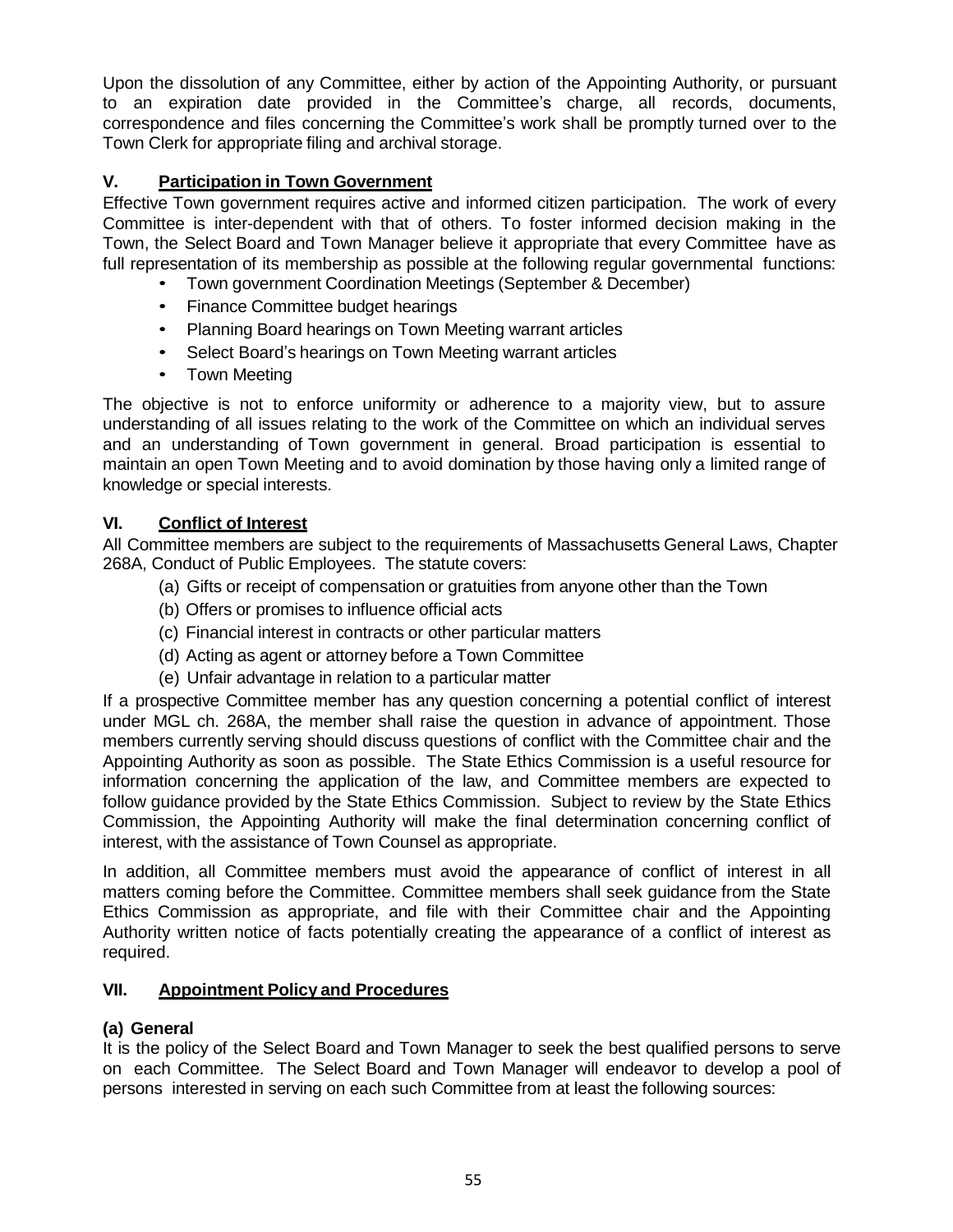- 1. Green cards on file
- 2. Personal knowledge
- 3. Recommendations from Town organizations or individuals
- 4. Suggestions from the Committee having a vacancy
- 5. Suggestion by prospective appointee(s)
- 6. Research of skills available in Town
- 7. Individual responses to publicity regarding vacancies (new green cards)

It is the policy of the Select Board and Town Manager to enlarge the general pool of applicants through active solicitation of Town organizations and through publicity in the press and on community access television. The timing and extent of specific active solicitations shall be determined by the Appointing Authority based on its judgment as to appropriateness and need.

In accordance with the vote on Article 47 of the 1978 Annual Town Meeting, the Select Board and Town Manager shall make a special effort to seek out roughly equal numbers of women and men as candidates for appointments over which they have authority, and will make appointments in accordance with the Massachusetts Equal Rights Amendment which states, in part, that "Equality under the law shall not be denied or abridged because of sex, race, color, creed, sexual orientation or national origin."

Term of Office

- 8. Unless otherwise prescribed by statute, Town Meeting vote, or specific Committee charge, three years shall be the standard term of office for Committee members.
- 9. Except as provided in section VII(c) below, those appointed to a three-year term as a full member of a Committee shall be limited to two (2) full consecutive terms.
- 10. Except as provided in section VII(c) below, those appointed to a full-member Committee term of five (5) years or longer shall be limited to one (1) full term.
- 11. A partial term to fill a vacancy shall not be considered to be a full term.
- 12. Before reappointment to a second term, the individual contribution of the member's value to the Committee and his or her attendance record shall be reviewed by the Committee chair. Attendance of less than 75% of all Committee meetings shall prejudice reappointment.
- 13. All terms, unless prescribed by statute, shall terminate at the end of the month following Town Meeting, or May 31<sup>st</sup>, whichever is earlier.
- 14. The terms of office on Committees shall be set on a staggered basis in the interest of fostering continuity of knowledge and experience on all Committees. The Appointing Authority shall determine the year in which a given term expires at the time of appointment.

Exception: *Ad hoc* committees appointed for a specific responsibility, at which time the charge to the Committee should include a specific time frame for submission of the Committee's final report and dissolution of the Committee.

- 15. With the consent of the Committee chair, a Committee member may take a leave of absence from Committee meetings and responsibilities not to exceed 90 days. For an absence longer than 90 days, the Committee member should resign and otherwise face removal under section VII(l) below.
- 16. Each Committee member shall hold office until his or her successor has been appointed and qualifies, unless his or her office shall become vacant by reason of resignation or removal.
- 17. In the event of a declared emergency and if the Moderator reschedules Town Meeting after May 31, all appointed members of committee whose terms would otherwise expire, shall remain in office until the close of the rescheduled Town Meeting.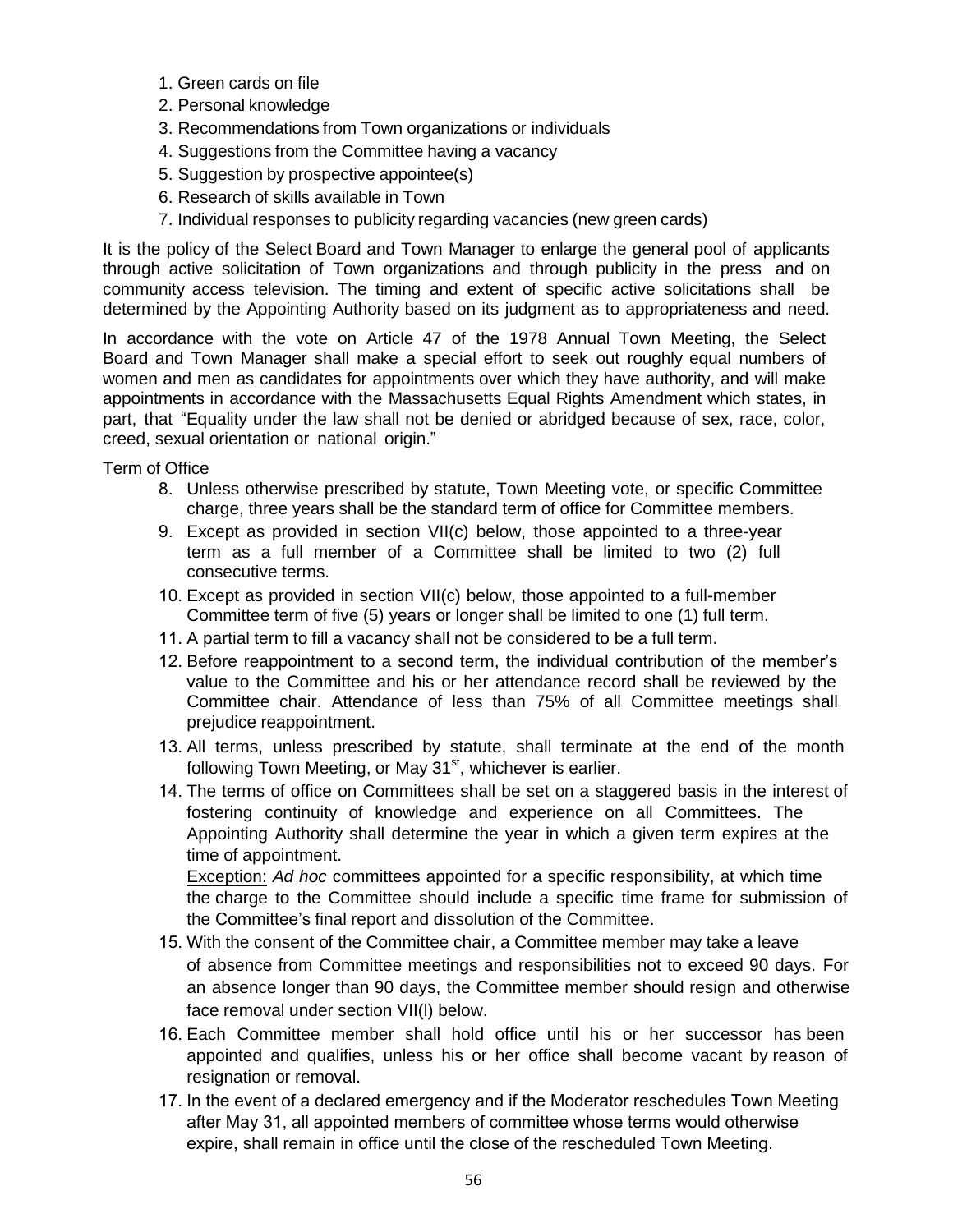### **(b) Appointments for Additional Terms**

Members who have served a three-year term on the Records & Archives Committee may be reappointed to additional terms indefinitely. For other Committees, the Appointing Authority may reappoint a Committee member to serve one or more terms on the Committee beyond what is permitted under section VII(b) above where one or more of the following obtains:

- 1. Through service on the Committee, the member has developed extensive and valuable background knowledge and experience concerning specific matters before the Committee that are expected to be ongoing Committee matters in the future and which will be difficult adequately to pass on to new members.
- 2. A Committee member has skills and expertise, (such as an uncommon advanced degree in a field directly relevant to the Committee's charge) that make the member's continued service on the Committee of special value to the Town.
- 3. The departure of the member from the Committee will result in an absence of important institutional knowledge or know-how regarding the ongoing activities of the Committee that will not be furnished by other Committee members, such as where all members of the Committee would be new appointees if the member in question is not reappointed.

It is intended that re-appointments under this section VII(c) shall be rare. In each such case, the appointment shall specifically reference this section of this Appointment Policy.

#### **(c) Dual Committee Appointments**

In general, individuals shall be limited to service on only one Committee at a time, especially in the case of a statutory or regulatory Committee. Exceptions shall be made for instances in which, by law or specific Committee charge, a Committee member serves as a representative on another Committee (e.g. the Board of Health representative on the Council on Aging), or serves on a joint Committee formed from other Committees.

#### **(d) Committee Transfers**

In general, a member of one Committee shall only be considered for appointment to another Committee upon completion of the current Committee term of office.

#### **(e) Eligibility for Appointment**

All residents of the Town of Concord aged 18 and over are eligible for appointment, except the following:

- 1. Town employees whose service on a given Committee, in the judgment of the Appointing Authority, would create the appearance of a conflict of interest. Example: an employee of the Public Works Department should not be appointed to the Public Works Commission, but may, however, be appointed to the Council on Aging, Recreation Commission, or other Committee where appointment would not create an appearance of conflict.
- 2. The Town Manager, Concord Public School and CCRHS Administrators, and Town department heads (these individuals exert a significant influence over public policy by virtue of their positions, but may be eligible for ad hoc Committees where such representation is required by the charge). Additionally, municipal officials may serve on a committee where their office is specified as a member by the committee charge.
- 3. Elected Municipal Officials (Select Board, School Committee members, Town Moderator, Housing Authority Commissioners), except that elected officials may serve on temporary, ad hoc Committees.
- 4. Relatives, spouses, or business associates of existing Committee members whose appointment, in the judgment of the Appointing Authority, would create the appearance of a concentration of power or viewpoint or a conflict of interest.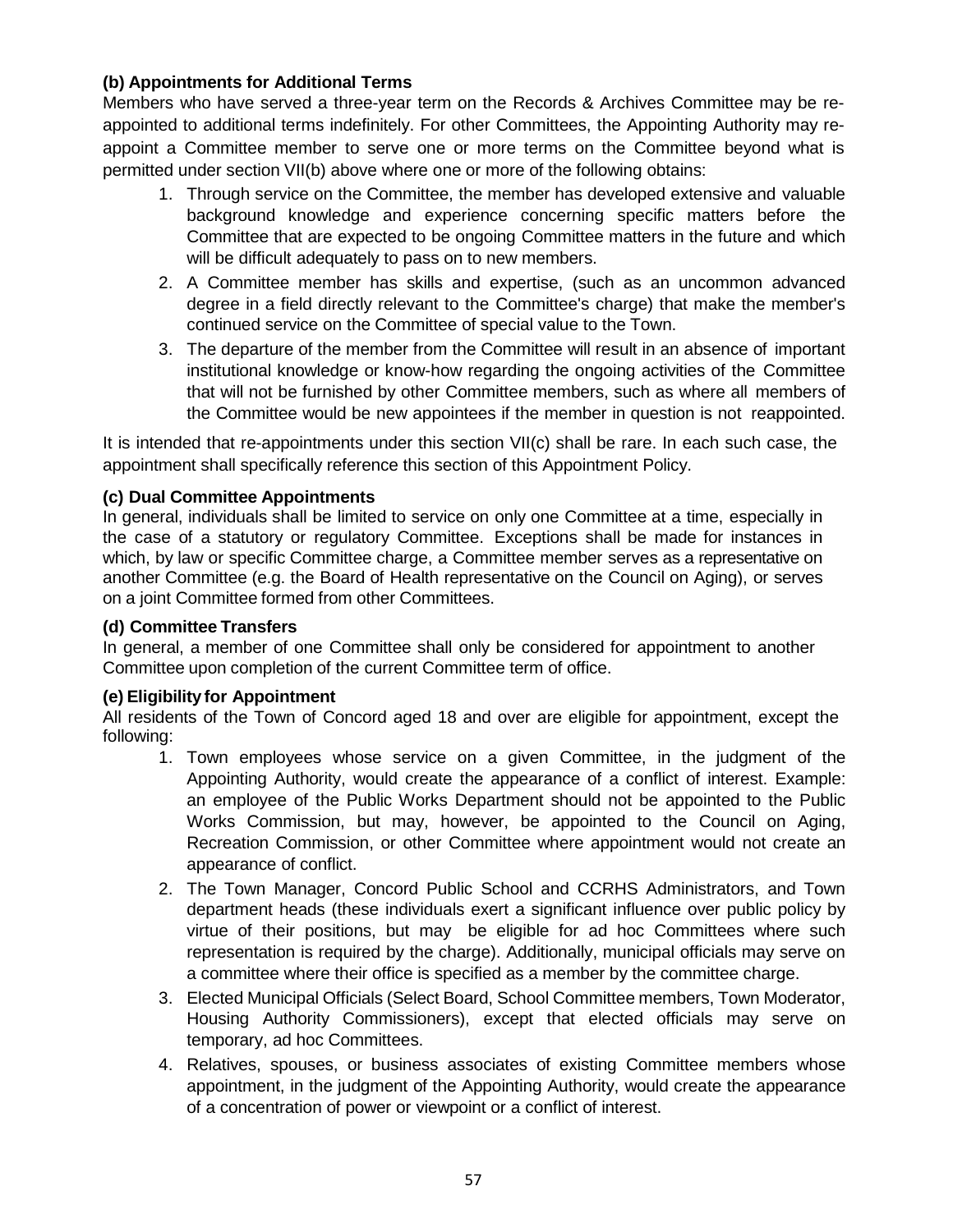#### **(f) Criteria for Selection**

Actual appointments from the pool of applicants shall be made by the Select Board and Town Manager on the basis of:

- 1. the level of applicant's interest in serving and interest in the work of the Committee;
- 2. the need for diversity on the Committee, taking into account the educational and professional background of the applicant, as well as the need for diversity among all committee members in terms of neighborhood representation, gender, age, and other demographic characteristics.
- 3. special skills needed by a particular Committee.

#### **(g) Residency**

In most instances, Committee members should be residents of the Town of Concord. There may be occasional exceptions when an individual's unique skill or experience supports the appointment of a non-resident and would be beneficial to the Committee's work; however, this should be relatively rare. Non-residents shall not be eligible for appointment to any Committee responsible for exercising statutory or regulatory authority.

In the event a Committee member becomes a resident of another community, the member or the Committee chair shall promptly notify the Appointing Authority. The Appointing Authority may, upon the request of the Committee chair, permit the non-resident member to continue to serve until the subsequent May 31, except in the case of statutory and regulatory Committees.

#### **(h) Role of Committee in Appointments**

Each Committee is expected to:

- 1. Encourage individuals to complete green cards
- 2. State the qualifications they are looking for in appointments
- 3. Make suggestions to the Appointing Authority on potential members

Committees may invite prospective members to attend meetings to familiarize themselves with the work of the Committee. Committees shall not make any representation to candidates concerning the likelihood of appointment nor provide their suggestions on candidates to the Appointing Authority with any rank order, nor take any vote with respect to candidates.

#### **(i) Selection Procedures**

- 1. The individual member and the Committee chair shall notify the Appointing Authority in writing as soon as a vacancy occurs.
- 2. A notice will be prepared for release to the press and for public posting pursuant to the 1996 Town Meeting vote under Article #12.
- 3. No action will be taken on a vacancy for at least two weeks after the announcement of the vacancy.
- 4. For Select Board appointments, nominations shall be made at one Board meeting, and formal action will not be taken until a subsequent Board meeting.
- 5. For Town Manager appointments that are approved by the Select Board, the request for appointment shall be made at one Board meeting, and action on the request shall be taken not later than the next Board meeting.
- 6. Except in unusual circumstances, the Appointing Authority shall endeavor to make appointments within two months of the announcement of a vacancy.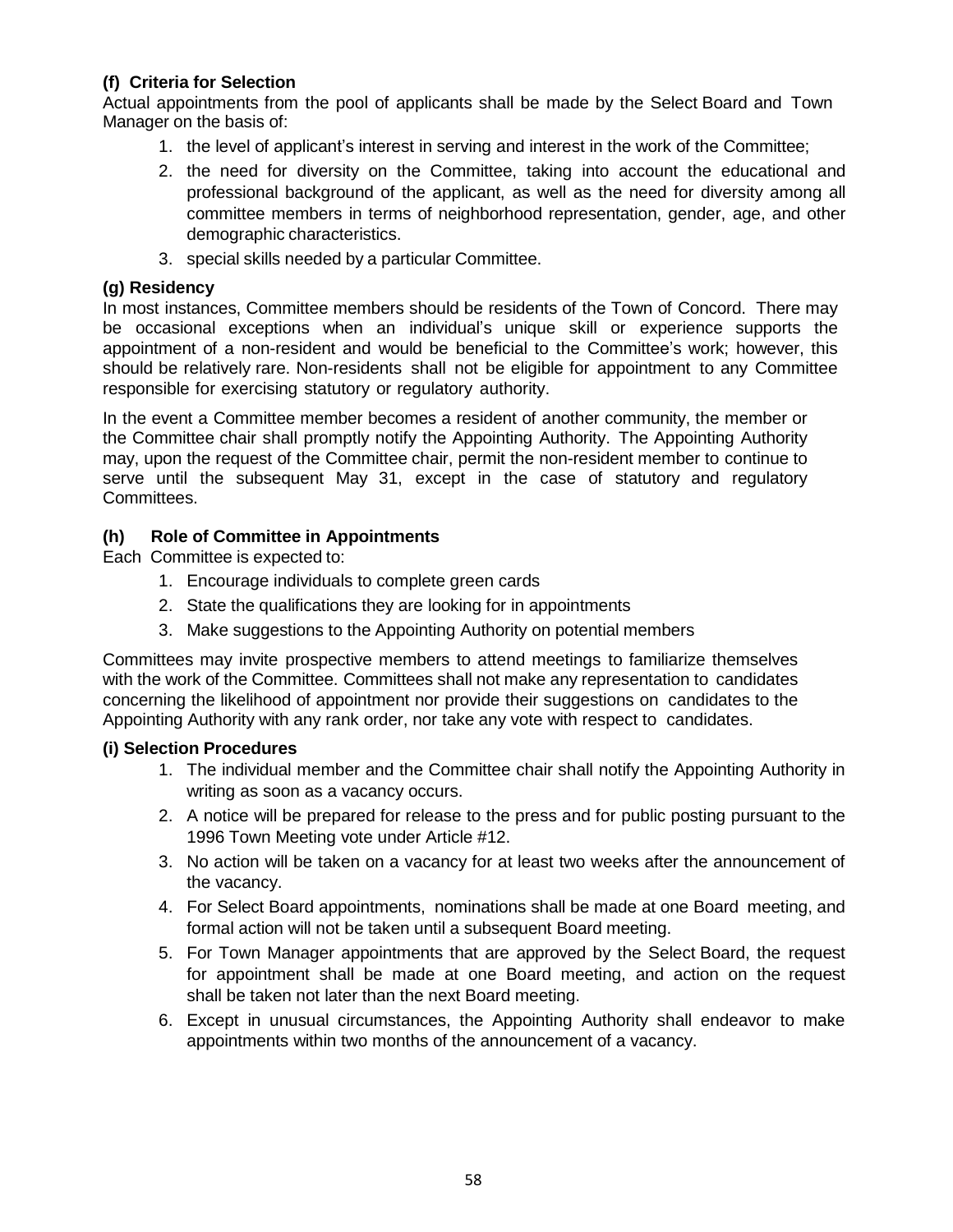#### **(j) Orientation Procedure**

Upon appointment, all Committee members shall present themselves at the Town Clerk's office in order to take the oath of office. The Town will provide the new Committee member with an informational packet referred to as the "Committee Handbook" which shall include: a copy of the Committee charge or relevant administrative code, and copies of the Open Meeting, Public Records, and Conflict of Interest laws.

It shall be the responsibility of the Committee chair to provide for the orientation of new members to familiarize them with the work of the Committee, current projects, and Town government operations in general as they may impact the Committee's work.

#### **(k) Removal from Committees**

As provided in the Town Charter, the Select Board may remove, after such hearing as the Select Board deem advisable, any Committee members appointed by the Board. Further, the Town Manager may remove any Committee member appointed by the Town Manager for cause, with or without a hearing. "Cause" shall include, for example, the repeated failure to attend Committee meetings, the commission of an ethical violation (as found by the State Ethics Commission) or a violation of the Open Meeting Law, as found by the Office of the Attorney General, if the Town Manager believes such action to be necessary to preserve public confidence in Town government.

#### **VIII. Conflicts with Law**

In case of a conflict between any provision of this Appointment Policy and the laws of The Commonwealth of Massachusetts or the Town Charter, Massachusetts law or the Town Charter, as the case may be, shall take precedence.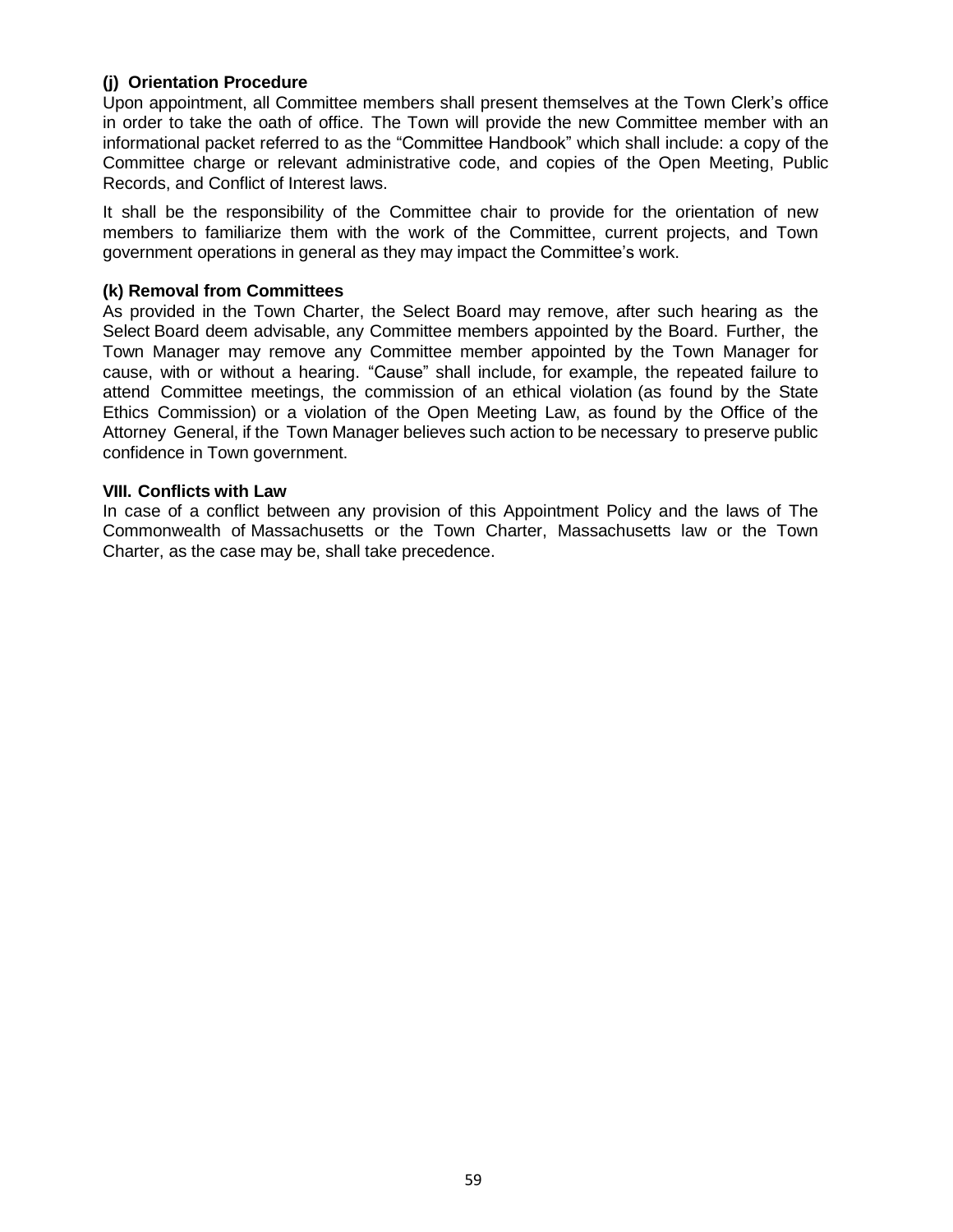**From:** Patricia Kent [<patricia.kent@comcast.net>](mailto:patricia.kent@comcast.net) **Sent:** Friday, October 15, 2021 12:31 PM **To:** Terri Ackerman [<tackerman@concordma.gov>](mailto:tackerman@concordma.gov) **Cc:** Stephen Crane [<scrane@concordma.gov>](mailto:scrane@concordma.gov); Matthew Johnson [<mjohnson@concordma.gov>](mailto:mjohnson@concordma.gov); Henry Dane [<hdane@concordma.gov>](mailto:hdane@concordma.gov); Susan Bates [<sbates@concordma.gov>](mailto:sbates@concordma.gov); Linda Escobedo [<lescobedo@concordma.gov>](mailto:lescobedo@concordma.gov); Althouse, John [<althouse49@gmail.com>](mailto:althouse49@gmail.com); Anderson, Janet [<janders31@comcast.net>](mailto:janders31@comcast.net); Bailey, Isabel [<isabelvbailey@gmail.com>](mailto:isabelvbailey@gmail.com); Baryiames, Beth [<bbaryiames@gmail.com>](mailto:bbaryiames@gmail.com); Bitman, Leslie [<lbitman57@gmail.com>](mailto:lbitman57@gmail.com); Brennan, Bobbie [<bobbiebrennan@mac.com>](mailto:bobbiebrennan@mac.com); Clayton, Helene [<heleneclayton@comcast.net>](mailto:heleneclayton@comcast.net); Crowley, Nancy [<nmcrowley1@yahoo.com>](mailto:nmcrowley1@yahoo.com); Eleanor Garvey [<elliegarvey1216@gmail.com>](mailto:elliegarvey1216@gmail.com); Delker, Lynn [<lynndelk@aol.com>](mailto:lynndelk@aol.com); Delker, Wayne [<wldelker@gmail.com>](mailto:wldelker@gmail.com); Duncan, Lucinda [<lucindaduncan44@gmail.com>](mailto:lucindaduncan44@gmail.com); Dunn, Cosette [<cocodunn131@comcast.net>](mailto:cocodunn131@comcast.net); Eppling, Ann [<anneppling@gmail.com>](mailto:anneppling@gmail.com); Ferrante, Lea [<lea@ferrante-photo.com>](mailto:lea@ferrante-photo.com); Fleming, Pat [<patfleming1@comcast.net>](mailto:patfleming1@comcast.net); Foster, Laurie [<lfoster3701@gmail.com>](mailto:lfoster3701@gmail.com); Furth, Eileen [<eileenfurth@yahoo.com>](mailto:eileenfurth@yahoo.com); Green, Faxon [<faxon@faxongreen.com>](mailto:faxon@faxongreen.com); Greene, Claire [<crgreene21@comcast.net>](mailto:crgreene21@comcast.net); Greeneberg, Ann [<ann\\_greenberg@hotmail.com>](mailto:ann_greenberg@hotmail.com); Haber, Sabrina [<robsabrina@gmail.com>](mailto:robsabrina@gmail.com); Hellman, Tanya [<tanyahellman@comcast.net>](mailto:tanyahellman@comcast.net); Carlene Hempel [<carlenehempel@hotmail.com>](mailto:carlenehempel@hotmail.com); Suzanne Fontaine [<sfontaine20@icloud.com>](mailto:sfontaine20@icloud.com); Hoey, Amy [<athoey@gmail.com>](mailto:athoey@gmail.com); Keane, Linda [<lmkeane85@gmail.com>](mailto:lmkeane85@gmail.com); Kehoe, Dorrie [<dorriekehoe@comcast.net>](mailto:dorriekehoe@comcast.net); Kobos, Kathy [<khkobos@aol.com>](mailto:khkobos@aol.com); Krohlow, Faith [<fkrohlow@gmail.com>](mailto:fkrohlow@gmail.com); Kundert, Beth [<lrk@alumni.brown.edu>](mailto:lrk@alumni.brown.edu); Lang, Ginger [<ginger.r.lang@gmail.com>](mailto:ginger.r.lang@gmail.com); Langan, Caroline [<carolinelangan@omcast.net>](mailto:carolinelangan@omcast.net); [cynthiapkatz@gmail.com](mailto:cynthiapkatz@gmail.com) [<cynthiapkatz@gmail.com>](mailto:cynthiapkatz@gmail.com); LeClaire, Elizabeth [<lizleclair@ymail.com>](mailto:lizleclair@ymail.com); Lehmann, Alice [<alicerun1@comcast.net>](mailto:alicerun1@comcast.net); Lekorenos, Christen [<clekorenos@yahoo.com>](mailto:clekorenos@yahoo.com); Lowitt, Marilyn [<Marilyn.Lowitt@verizon.net>](mailto:Marilyn.Lowitt@verizon.net); Donald Macdonald [<theresa876@aol.com>](mailto:theresa876@aol.com); Magee, Barbara [<barbaracmagee@gmail.com>](mailto:barbaracmagee@gmail.com); McCloy, Caroline [<cmccloy8187@gmail.com>](mailto:cmccloy8187@gmail.com); Menger, Sydney [<smenger@comcast.net>](mailto:smenger@comcast.net); Merna, Meghan [<megkav01@gmail.com>](mailto:megkav01@gmail.com); Miller, Dorcas [<dorcas@tiac.net>](mailto:dorcas@tiac.net); Monaghan, Joanne [<Joanne.Monaghan@gmail.com>](mailto:Joanne.Monaghan@gmail.com); Barbara Morse <br/>bamorsefaep@comcast.net>; Muller, Susan [<suecmuller@gmail.com>](mailto:suecmuller@gmail.com); Orr, Ian [<ian@ferrante-photo.com>](mailto:ian@ferrante-photo.com); Owen, Martha [<m.owen@cmowen.us>](mailto:m.owen@cmowen.us); Prewitt, April [<april.prewitt@gmail.com>](mailto:april.prewitt@gmail.com); Quackenbush, Ellen [<equackenbush206@gmail.com>](mailto:equackenbush206@gmail.com); Robitaille, Jill [<jb.robitaille190@gmail.com>](mailto:jb.robitaille190@gmail.com); Saalfield, Melissa [<mjc.saalfield@gmail.com>](mailto:mjc.saalfield@gmail.com); Satterthwaite, Bill <br/>sillsatt@icloud.com>; Satterthwaite, Sallie [<salliesatt@comcast.net>](mailto:salliesatt@comcast.net); Senes, Renee [<rsenes@gmail.com>](mailto:rsenes@gmail.com); Sillari, Olivia [<ofochi@aol.com>](mailto:ofochi@aol.com); Swaim, Betsy <br />
computed action of Cloud.com>; Toussaint, M. Lou [<mloutoussaint@gmail.com>](mailto:mloutoussaint@gmail.com); Valentine, Noelle [<noelle\\_valentine@hotmail.com>](mailto:noelle_valentine@hotmail.com); Venne, Kathy [<kfvenne@gmail.com>](mailto:kfvenne@gmail.com); Viskin, Sue [<susan.viskin@gmail.com>](mailto:susan.viskin@gmail.com); Young, Karen [<youngklc4951@gmail.com>](mailto:youngklc4951@gmail.com); Zivalic, Leah [<Leah.zivalic@gmail.com>](mailto:Leah.zivalic@gmail.com); Zuffante, Nancy [<nancy.zuffante@gmail.com>](mailto:nancy.zuffante@gmail.com); Nancy Kerr [<nancy.kerr@gmail.com>](mailto:nancy.kerr@gmail.com); Nathaniel Welch [<nwelch54@icloud.com>](mailto:nwelch54@icloud.com); [richardfahlander@gmail.com](mailto:richardfahlander@gmail.com) [<richardfahlander@gmail.com>](mailto:richardfahlander@gmail.com); Edward Perry [<nedperry10@gmail.com>](mailto:nedperry10@gmail.com) **Subject:** Re: WCGT Concerns' about Safety at JP

Terri,

On behalf of the WCGT, thank you for getting back to us regarding this recent development of BFRT-AC convening the JP stakeholders "in an effort to facilitate an inclusive process" to make recommendations to the Select Board.

We realize this is a complicated situation and that there are lots of opinions regarding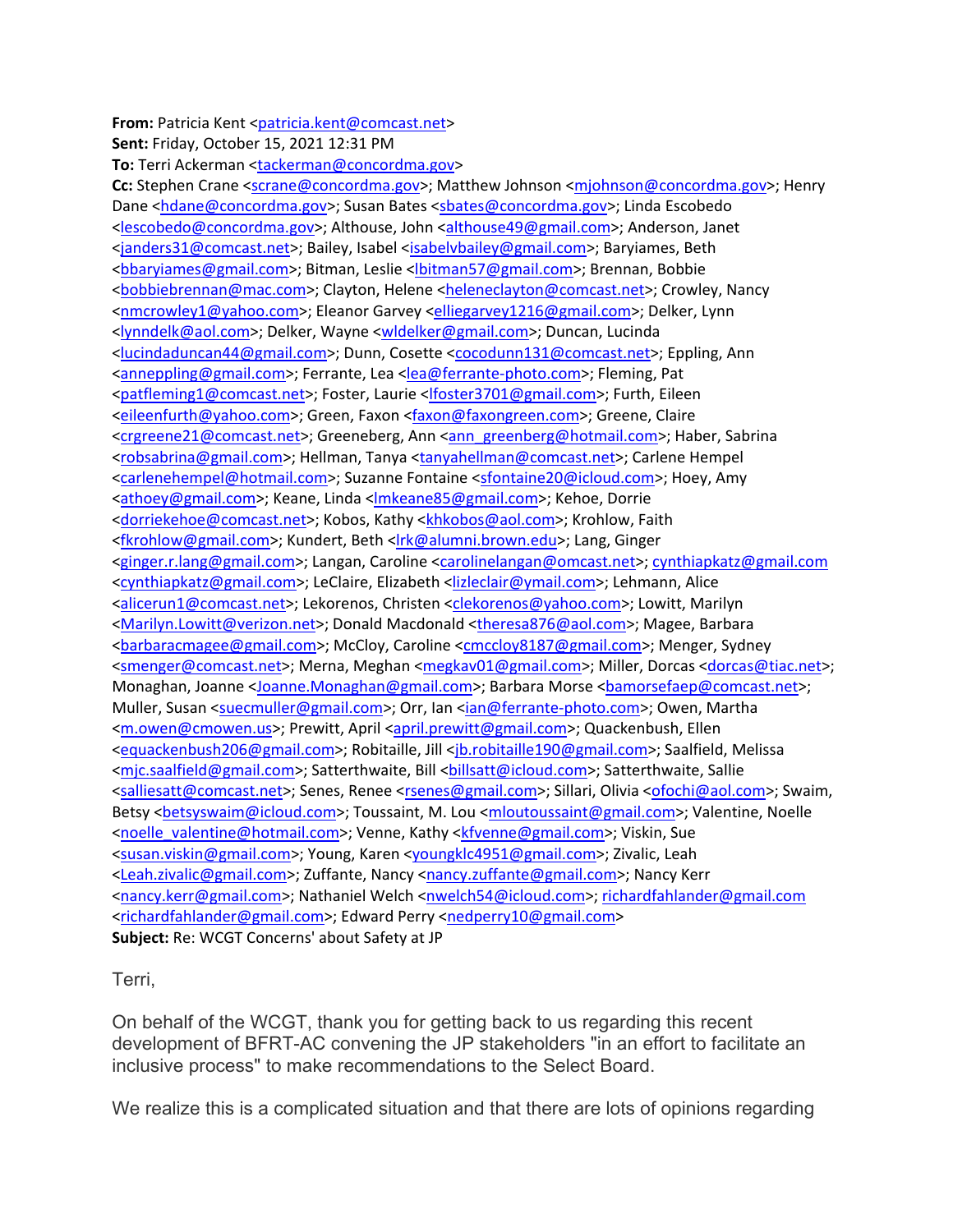solutions to this issue. WCGT is firm on its commitment to keep Junction Park beautiful and to the safety of all who use the park. We do not however have a unified solution to this problem.

We look forward to being present at the Monday October 25th BFRT-AC and Select Board meeting.

Sincerely,

Patricia Kent, President of WCGT reOn 10/12/2021 9:23 PM Terri Ackerman [<tackerman@concordma.gov>](mailto:tackerman@concordma.gov) wrote:

TO: West Concord Green Thumbs Board (Patricia Kent, Ellen Quackenbush, Renee Sense, Tanya Hellman, and Cosette Dunn)

Thank you to the Green Thumbs and everyone else who has written to the Select Board about safety concerns at Junction Park.

I am writing today to let you know about a recent development. The Bruce Freeman Rail Trail Advisory Committee has offered to convene all Junction Park stakeholders in an effort to facilitate an inclusive process. Their goal would be to provide recommendations to the Select Board in timely fashion. Tasks could include date gathering, public meetings and site visits, and consultation with appropriate Town departments.

The BFRT-AC will be meeting with the SB on October 25 to discuss this idea. We will invite public comment as well.

Best regards, Terri

**From:** Ellie Garvey [<elliegarvey1216@gmail.com>](mailto:elliegarvey1216@gmail.com)

**Sent:** Thursday, October 7, 2021 1:35 PM

**To:** Suzanne Fontaine [<sfontaine20@icloud.com>](mailto:sfontaine20@icloud.com)

Cc: Cynthia Katz [<cynthiapkatz@gmail.com>](mailto:cynthiapkatz@gmail.com); Stephen Crane [<scrane@concordma.gov>](mailto:scrane@concordma.gov); Patricia Kent [<patricia.kent@comcast.net>](mailto:patricia.kent@comcast.net); [mjohnso@concordma.gov](mailto:mjohnso@concordma.gov) [<mjohnso@concordma.gov>](mailto:mjohnso@concordma.gov); Terri Ackerman [<tackerman@concordma.gov>](mailto:tackerman@concordma.gov); Jane Hotchkiss [<jhotchkiss@concordma.gov>](mailto:jhotchkiss@concordma.gov); Susan Bates [<sbates@concordma.gov>](mailto:sbates@concordma.gov); Linda Escobedo [<lescobedo@concordma.gov>](mailto:lescobedo@concordma.gov); Althouse, John [<althouse49@gmail.com>](mailto:althouse49@gmail.com); Anderson, Janet [<janders31@comcast.net>](mailto:janders31@comcast.net); Bailey, Isabel [<isabelvbailey@gmail.com>](mailto:isabelvbailey@gmail.com); Baryiames, Beth [<bbaryiames@gmail.com>](mailto:bbaryiames@gmail.com); Bitman, Leslie [<lbitman57@gmail.com>](mailto:lbitman57@gmail.com); Brennan, Bobbie [<bobbiebrennan@mac.com>](mailto:bobbiebrennan@mac.com); Clayton, Helene [<heleneclayton@comcast.net>](mailto:heleneclayton@comcast.net); Crowley, Nancy [<nmcrowley1@yahoo.com>](mailto:nmcrowley1@yahoo.com); Delker, Lynn [<lynndelk@aol.com>](mailto:lynndelk@aol.com); Delker, Wayne [<wldelker@gmail.com>](mailto:wldelker@gmail.com); Duncan, Lucinda [<lucindaduncan44@gmail.com>](mailto:lucindaduncan44@gmail.com); Dunn, Cosette [<cocodunn131@comcast.net>](mailto:cocodunn131@comcast.net); Eppling, Ann [<anneppling@gmail.com>](mailto:anneppling@gmail.com); Ferrante, Lea [<lea@ferrante-photo.com>](mailto:lea@ferrante-photo.com); Fleming, Pat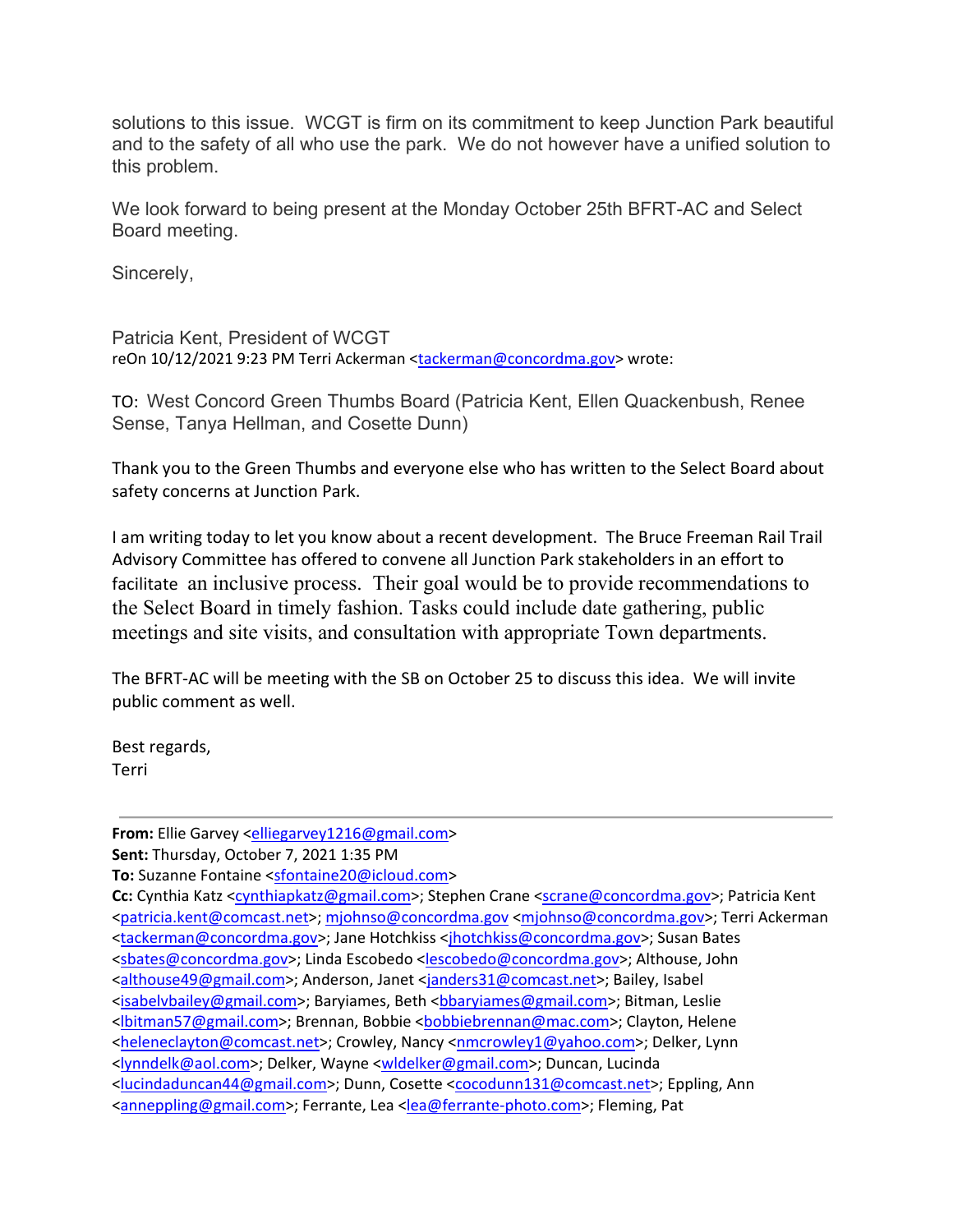[<patfleming1@comcast.net>](mailto:patfleming1@comcast.net); Foster, Laurie [<lfoster3701@gmail.com>](mailto:lfoster3701@gmail.com); Furth, Eileen [<eileenfurth@yahoo.com>](mailto:eileenfurth@yahoo.com); Green, Faxon [<faxon@faxongreen.com>](mailto:faxon@faxongreen.com); Greene, Claire [<crgreene21@comcast.net>](mailto:crgreene21@comcast.net); Greeneberg, Ann [<ann\\_greenberg@hotmail.com>](mailto:ann_greenberg@hotmail.com); Haber, Sabrina [<robsabrina@gmail.com>](mailto:robsabrina@gmail.com); Hellman, Tanya [<tanyahellman@comcast.net>](mailto:tanyahellman@comcast.net); Carlene Hempel [<carlenehempel@hotmail.com>](mailto:carlenehempel@hotmail.com); Hoey, Amy [<athoey@gmail.com>](mailto:athoey@gmail.com); Keane, Linda [<lmkeane85@gmail.com>](mailto:lmkeane85@gmail.com); Kehoe, Dorrie [<dorriekehoe@comcast.net>](mailto:dorriekehoe@comcast.net); Kobos, Kathy [<khkobos@aol.com>](mailto:khkobos@aol.com); Krohlow, Faith [<fkrohlow@gmail.com>](mailto:fkrohlow@gmail.com); Kundert, Beth [<lrk@alumni.brown.edu>](mailto:lrk@alumni.brown.edu); Lang, Ginger [<ginger.r.lang@gmail.com>](mailto:ginger.r.lang@gmail.com); Langan, Caroline [<carolinelangan@omcast.net>](mailto:carolinelangan@omcast.net); LeClaire, Elizabeth [<lizleclair@ymail.com>](mailto:lizleclair@ymail.com); Lehmann, Alice [<alicerun1@comcast.net>](mailto:alicerun1@comcast.net); Lekorenos, Christen [<clekorenos@yahoo.com>](mailto:clekorenos@yahoo.com); Lowitt, Marilyn [<Marilyn.Lowitt@verizon.net>](mailto:Marilyn.Lowitt@verizon.net); Donald Macdonald [<theresa876@aol.com>](mailto:theresa876@aol.com); Magee, Barbara <br/>baracmagee@gmail.com>; McCloy, Caroline [<cmccloy8187@gmail.com>](mailto:cmccloy8187@gmail.com); Menger, Sydney [<smenger@comcast.net>](mailto:smenger@comcast.net); Merna, Meghan [<megkav01@gmail.com>](mailto:megkav01@gmail.com); Miller, Dorcas [<dorcas@tiac.net>](mailto:dorcas@tiac.net); Monaghan, Joanne [<Joanne.Monaghan@gmail.com>](mailto:Joanne.Monaghan@gmail.com); Barbara Morse [<bamorsefaep@comcast.net>](mailto:bamorsefaep@comcast.net); Muller, Susan [<suecmuller@gmail.com>](mailto:suecmuller@gmail.com); Orr, Ian [<ian@ferrante-photo.com>](mailto:ian@ferrante-photo.com); Owen, Martha [<m.owen@cmowen.us>](mailto:m.owen@cmowen.us); Prewitt, April [<april.prewitt@gmail.com>](mailto:april.prewitt@gmail.com); Quackenbush, Ellen [<equackenbush206@gmail.com>](mailto:equackenbush206@gmail.com); Robitaille, Jill [<jb.robitaille190@gmail.com>](mailto:jb.robitaille190@gmail.com); Saalfield, Melissa [<mjc.saalfield@gmail.com>](mailto:mjc.saalfield@gmail.com); Satterthwaite, Bill <br/> <br/> <br/>
<br/>
<br/>
com>; Satterthwaite, Sallie [<salliesatt@comcast.net>](mailto:salliesatt@comcast.net); Senes, Renee<br/>
<br/>
Satterthwaite, Bill <br/>
<br/>
<br/>
<br/>
<br/>
Satterthwaite, Bill <br/>
<br/>
<br/>
<br/> [<rsenes@gmail.com>](mailto:rsenes@gmail.com); Sillari, Olivia [<ofochi@aol.com>](mailto:ofochi@aol.com); Swaim, Betsy [<betsyswaim@icloud.com>](mailto:betsyswaim@icloud.com); Toussaint, M. Lou [<mloutoussaint@gmail.com>](mailto:mloutoussaint@gmail.com); Valentine, Noelle [<noelle\\_valentine@hotmail.com>](mailto:noelle_valentine@hotmail.com); Venne, Kathy [<kfvenne@gmail.com>](mailto:kfvenne@gmail.com); Viskin, Sue [<susan.viskin@gmail.com>](mailto:susan.viskin@gmail.com); Young, Karen [<youngklc4951@gmail.com>](mailto:youngklc4951@gmail.com); Zivalic, Leah [<Leah.zivalic@gmail.com>](mailto:Leah.zivalic@gmail.com); Zuffante, Nancy [<nancy.zuffante@gmail.com>](mailto:nancy.zuffante@gmail.com); Nancy Kerr [<nancy.kerr@gmail.com>](mailto:nancy.kerr@gmail.com) **Subject:** Re: WCGT Concerns' about Safety at JP

You don't often get email from [elliegarvey1216@gmail.com.](mailto:elliegarvey1216@gmail.com) [Learn why this is important](https://protect-us.mimecast.com/s/flVrCG6XwDc1p2DQcKe-EF?domain=aka.ms)

#### Hello,

I am a frequent user of Junction Park, both walking and biking. I don't think you are ever going to get EVERYONE to walk their bikes. When there are no other pedestrians in the park, I ride through (slowly). If there are other people there, I walk my bike. I have observed that most people, bikers and walkers, are respectful and move carefully. I have not noticed more than a handful of people ever using the park unsafely. Yes, the signage could be clearer, and placed more prominently. Maybe the signs should use the phrase "common sense." We should be welcoming bike riders to West Concord, especially when the Rt 2 bridge opens. Junction Park and the rail trail are the newest gems in West Concord; we can be safe and welcoming at the same time.

- Ellie Garvey

On Thu, Oct 7, 2021 at 11:19 AM Suzanne Fontaine [< sfontaine20@icloud.com>](mailto:sfontaine20@icloud.com) wrote: Hello

In regards to the bike riders not walking / riding through, I agree this does happen.

I do know also that my friends and I who ride always walk through. Please don't throw all bike riders into this mix. I walk the path and ride the path frequently. I agree the signage can be more up front. The route 2 overpass will bring new riders but I can't image that it will be overwhelming due to the mileage from the Boston direction. New riders bring income to the West Concord area as well Thanks

Suzanne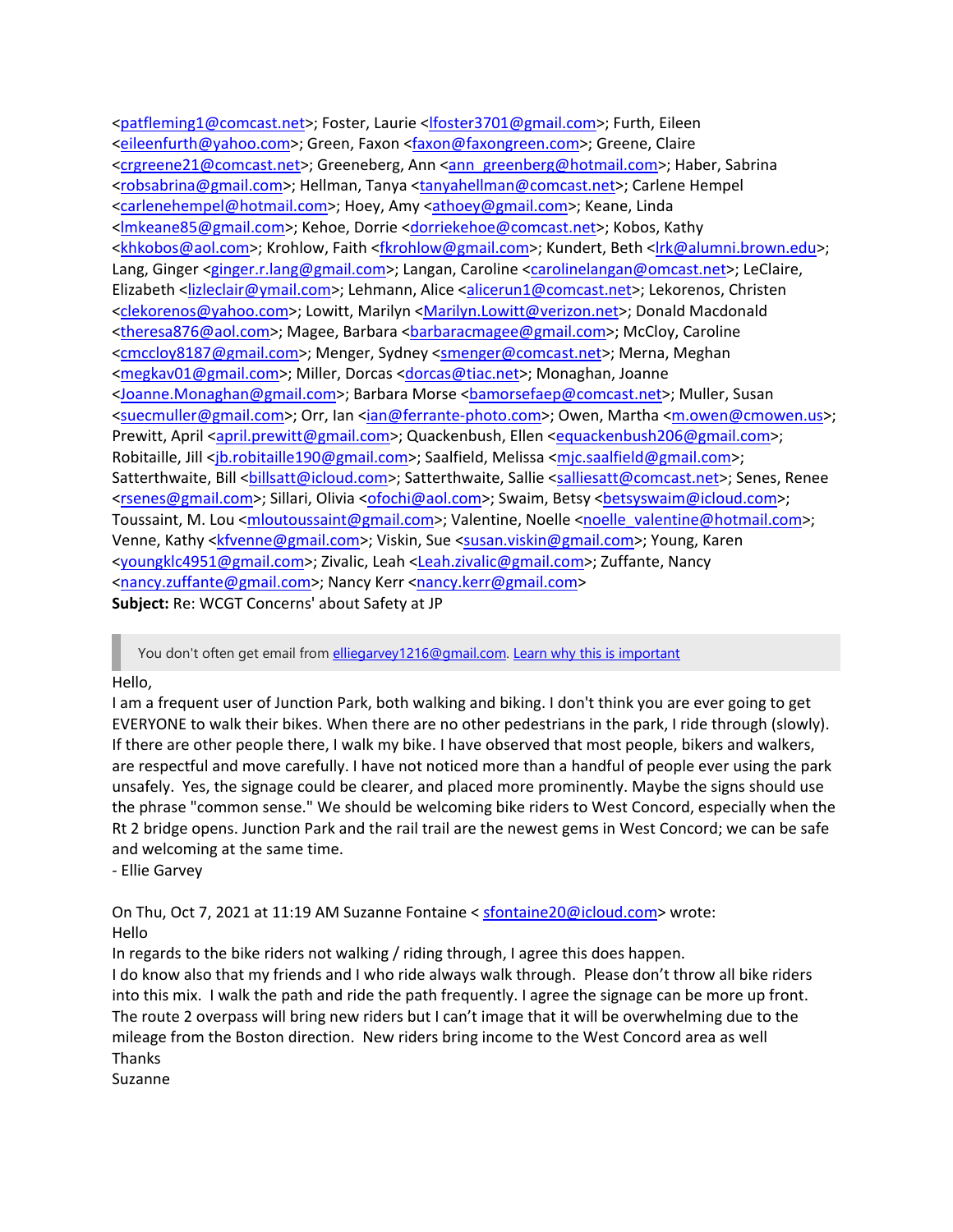Sent from my iPhone

On Oct 7, 2021, at 9:59 AM, Cynthia Katz < [cynthiapkatz@gmail.com>](mailto:cynthiapkatz@gmail.com) wrote:

#### Hi Stephen, et al!

I can tell you from repeated observation that almost nobody--adults or kids--- walks their bikes through Junction Park. The "walk your wheels" pavement markings--one by the parking lot/train tracks and the other across the street from JP---don't do the trick, and the new signage installed is almost impossible to detect, especially if you're on a bike (already), and moving. If you're on the BFRT coming from the west, you won't even see/pass the pavement marker.

And I also wonder once the BFRT is connected via the Route 2 bridge, how local sidewalks will be impacted....even though I believe you aren't supposed to ride bikes on sidewalks, for kids (and sometimes adults) it is done probably because it seems safer than the road. But it puts pedestrians at risk.

Cynthia Katz West Concord walker

On Wed, Oct 6, 2021 at 4:23 PM Stephen Crane < [scrane@concordma.gov>](mailto:scrane@concordma.gov) wrote: Hi Patricia. Were the potential conflicts between cyclists and pedestrians discussed with CPW In 2013 and, if so, what options were considered? It would be helpful for me to have more background as we look ahead to changes that may be needed.

In the meantime, the Town, primarily through the Transportation Advisory Committee (TAC), has spent a lot of time on this issue and solicited public input during its meetings on ways to approach it. As a result of those discussions, new "walk your wheels" pavement markings have been installed and new signage is being installed. These measures will help notify riders to dismount before entering the park in a why that is much more visible than the pre-existing signage.

Thanks for the note and we will continue to research options as we learn more about the level of use in the coming months.

#### **From:** Patricia Kent [<patricia.kent@comcast.net>](mailto:patricia.kent@comcast.net)

**Sent:** Monday, October 4, 2021 9:06 AM

To: Stephen Crane [<scrane@concordma.gov>](mailto:scrane@concordma.gov)[; mjohnso@concordma.gov;](mailto:mjohnso@concordma.gov) Terri Ackerman [<tackerman@concordma.gov>](mailto:tackerman@concordma.gov); Jane Hotchkiss [<jhotchkiss@concordma.gov>](mailto:jhotchkiss@concordma.gov); Susan Bates [<sbates@concordma.gov>](mailto:sbates@concordma.gov); Linda Escobedo [<lescobedo@concordma.gov>](mailto:lescobedo@concordma.gov) **Cc:** Althouse, John [<althouse49@gmail.com>](mailto:althouse49@gmail.com); Anderson, Janet [<janders31@comcast.net>](mailto:janders31@comcast.net); Bailey, Isabel [<isabelvbailey@gmail.com>](mailto:isabelvbailey@gmail.com); Baryiames, Beth [<bbaryiames@gmail.com>](mailto:bbaryiames@gmail.com); Bitman, Leslie [<lbitman57@gmail.com>](mailto:lbitman57@gmail.com); Brennan, Bobbie [<bobbiebrennan@mac.com>](mailto:bobbiebrennan@mac.com); Clayton, Helene [<heleneclayton@comcast.net>](mailto:heleneclayton@comcast.net); Crowley, Nancy [<nmcrowley1@yahoo.com>](mailto:nmcrowley1@yahoo.com); Delker, Lynn [<lynndelk@aol.com>](mailto:lynndelk@aol.com); Delker, Wayne [<wldelker@gmail.com>](mailto:wldelker@gmail.com); Duncan, Lucinda [<lucindaduncan44@gmail.com>](mailto:lucindaduncan44@gmail.com); Dunn, Cosette [<cocodunn131@comcast.net>](mailto:cocodunn131@comcast.net); Eppling, Ann [<anneppling@gmail.com>](mailto:anneppling@gmail.com); Ferrante, Lea [<lea@ferrante-photo.com>](mailto:lea@ferrante-photo.com); Fleming, Pat [<patfleming1@comcast.net>](mailto:patfleming1@comcast.net); Fontaine, Suzanne [<sfontaine20@icloud.com>](mailto:sfontaine20@icloud.com); Foster, Laurie [<lfoster3701@gmail.com>](mailto:lfoster3701@gmail.com); Furth, Eileen [<eileenfurth@yahoo.com>](mailto:eileenfurth@yahoo.com); Green, Faxon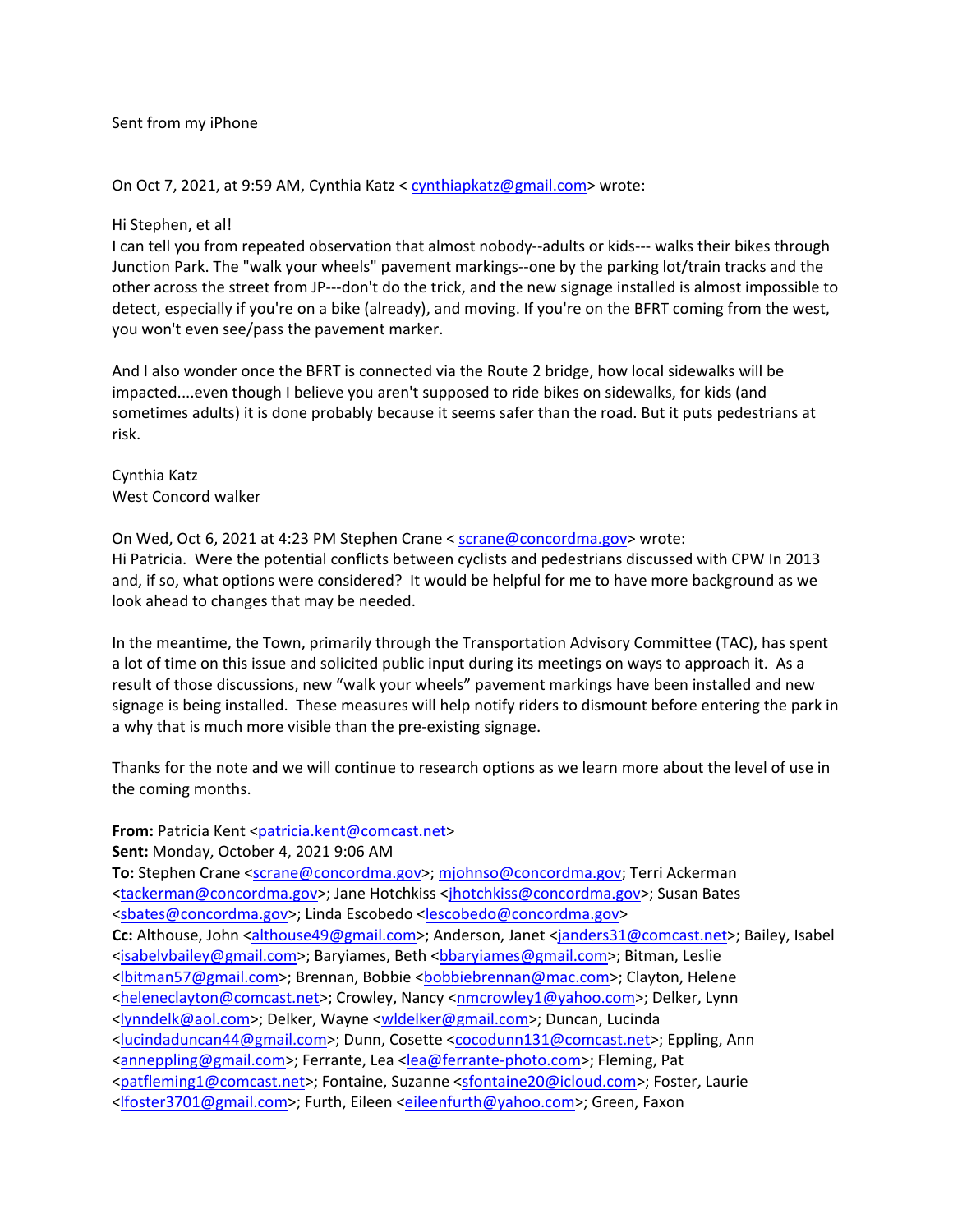[<faxon@faxongreen.com>](mailto:faxon@faxongreen.com); Greene, Claire [<crgreene21@comcast.net>](mailto:crgreene21@comcast.net); Greeneberg, Ann [<ann\\_greenberg@hotmail.com>](mailto:ann_greenberg@hotmail.com); Haber, Sabrina [<robsabrina@gmail.com>](mailto:robsabrina@gmail.com); Hellman, Tanya [<tanyahellman@comcast.net>](mailto:tanyahellman@comcast.net); Carlene Hempel [<carlenehempel@hotmail.com>](mailto:carlenehempel@hotmail.com); Hoey, Amy [<athoey@gmail.com>](mailto:athoey@gmail.com); Katz, Cynthia [<cynthiapkatz@gmail.com>](mailto:cynthiapkatz@gmail.com); Keane, Linda [<lmkeane85@gmail.com>](mailto:lmkeane85@gmail.com); Kehoe, Dorrie [<dorriekehoe@comcast.net>](mailto:dorriekehoe@comcast.net); Kent, Patricia [<patricia.kent@comcast.net>](mailto:patricia.kent@comcast.net); Kobos, Kathy [<khkobos@aol.com>](mailto:khkobos@aol.com); Krohlow, Faith [<fkrohlow@gmail.com>](mailto:fkrohlow@gmail.com); Kundert, Beth [<lrk@alumni.brown.edu>](mailto:lrk@alumni.brown.edu); Lang, Ginger [<ginger.r.lang@gmail.com>](mailto:ginger.r.lang@gmail.com); Langan, Caroline [<carolinelangan@omcast.net>](mailto:carolinelangan@omcast.net); LeClaire, Elizabeth [<lizleclair@ymail.com>](mailto:lizleclair@ymail.com); Lehmann, Alice [<alicerun1@comcast.net>](mailto:alicerun1@comcast.net); Lekorenos, Christen [<clekorenos@yahoo.com>](mailto:clekorenos@yahoo.com); Lowitt, Marilyn [<Marilyn.Lowitt@verizon.net>](mailto:Marilyn.Lowitt@verizon.net); Donald Macdonald [<theresa876@aol.com>](mailto:theresa876@aol.com); Magee, Barbara [<barbaracmagee@gmail.com>](mailto:barbaracmagee@gmail.com); McCloy, Caroline [<cmccloy8187@gmail.com>](mailto:cmccloy8187@gmail.com); Menger, Sydney [<smenger@comcast.net>](mailto:smenger@comcast.net); Merna, Meghan [<megkav01@gmail.com>](mailto:megkav01@gmail.com); Miller, Dorcas [<dorcas@tiac.net>](mailto:dorcas@tiac.net); Monaghan, Joanne [<Joanne.Monaghan@gmail.com>](mailto:Joanne.Monaghan@gmail.com); Barbara Morse [<bamorsefaep@comcast.net>](mailto:bamorsefaep@comcast.net); Muller, Susan [<suecmuller@gmail.com>](mailto:suecmuller@gmail.com); Orr, Ian [<ian@ferrante-photo.com>](mailto:ian@ferrante-photo.com); Owen, Martha [<m.owen@cmowen.us>](mailto:m.owen@cmowen.us); Prewitt, April [<april.prewitt@gmail.com>](mailto:april.prewitt@gmail.com); Quackenbush, Ellen [<equackenbush206@gmail.com>](mailto:equackenbush206@gmail.com); Robitaille, Jill [<jb.robitaille190@gmail.com>](mailto:jb.robitaille190@gmail.com); Saalfield, Melissa [<mjc.saalfield@gmail.com>](mailto:mjc.saalfield@gmail.com); Satterthwaite, Bill <br/> <br/> <br/>
<br/>
<br/>
com>; Satterthwaite, Sallie [<salliesatt@comcast.net>](mailto:salliesatt@comcast.net); Senes, Renee<br/>
</>
</>
Senes, Renee [<rsenes@gmail.com>](mailto:rsenes@gmail.com); Sillari, Olivia [<ofochi@aol.com>](mailto:ofochi@aol.com); Swaim, Betsy [<betsyswaim@icloud.com>](mailto:betsyswaim@icloud.com); Toussaint, M. Lou [<mloutoussaint@gmail.com>](mailto:mloutoussaint@gmail.com); Valentine, Noelle [<noelle\\_valentine@hotmail.com>](mailto:noelle_valentine@hotmail.com); Venne, Kathy [<kfvenne@gmail.com>](mailto:kfvenne@gmail.com); Viskin, Sue [<susan.viskin@gmail.com>](mailto:susan.viskin@gmail.com); Young, Karen [<youngklc4951@gmail.com>](mailto:youngklc4951@gmail.com); Zivalic, Leah [<Leah.zivalic@gmail.com>](mailto:Leah.zivalic@gmail.com); Zuffante, Nancy [<nancy.zuffante@gmail.com>](mailto:nancy.zuffante@gmail.com); Eleanor Garvey [<elliegarvey1216@gmail.com>](mailto:elliegarvey1216@gmail.com); Nancy Kerr [<nancy.kerr@gmail.com>](mailto:nancy.kerr@gmail.com)

**Subject:** WCGT Concerns' about Safety at JP

October 3, 2021 You don't often get email from [patricia.kent@comcast.net.](mailto:patricia.kent@comcast.net) [Learn why this is important](https://protect-us.mimecast.com/s/flVrCG6XwDc1p2DQcKe-EF?domain=aka.ms)

Dear Town Manager and

Members of the Concord Select Board,

In January 2021, the West Concord Green Thumbs wrote to you expressing our concern about safety for users of Junction Park. This concern is not only for the current conditions, but of even more importance and urgency, the fact that Bruce Freeman bicycle bridge over Route 2 is nearing completion and that will bring a significant increase in numbers of cyclists. That concern is magnified by the realization that on the Concord GIS map, the center path of Junction Park is now shown as part of the Bruce Freeman Rail Trail!

As you may know, the Green Thumbs joined with Concord Public Works in redesigning and completely renovating Junction Park. We were all proud when this well used and well-loved Park was opened in 2013. Since that time, the Green Thumbs has taken on the responsibility of maintenance of all of the gardens and shrubbery at Junction Park. This has given us a real opportunity to observe the combined use by both cyclists and pedestrians of all ages and mobility.